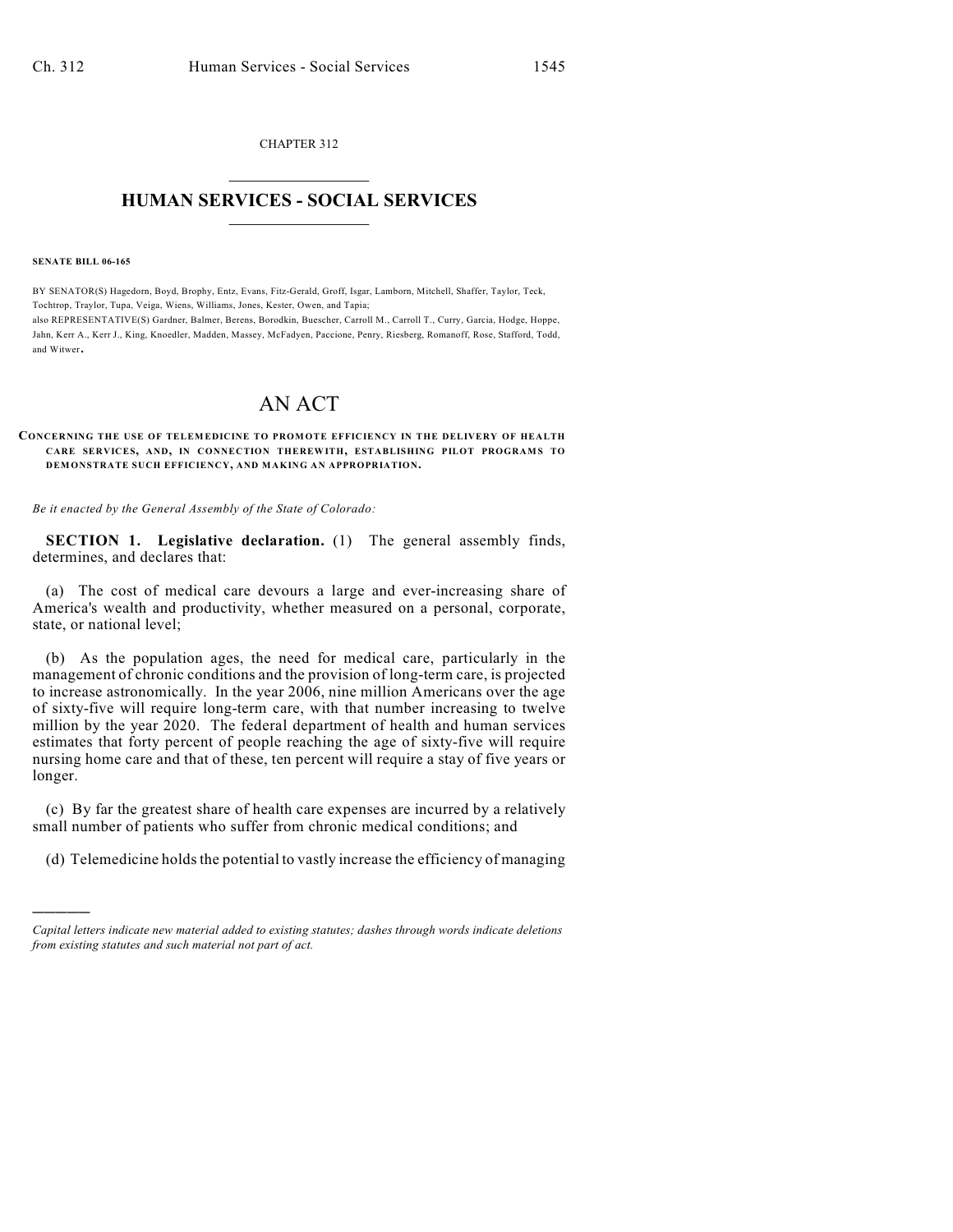chronic conditions and providing long-term care. Telemedicine allows for appropriate medical intervention that significantly reduces the need for medical crisis management in emergency rooms or through hospitalizations. One pilot program showed a seventy-three percent reduction in overall costs, a ninety-five percent reduction in hospital charges, and the complete elimination of the need for emergency-room visits among patients with congestive heart failure. By regularly monitoring patients' blood pressure, blood sugar levels, heart and lung sounds, and other factors using monitoring devices that plug into the patients' home telephone lines, health practitioners were able to keep the patients stable rather than having to rescue them from recurring health crises. The result, expressed purely in financial terms, was a savings of one million dollars from an initial investment of approximately one hundred fifty thousand dollars.

(2) Therefore, Colorado should aggressively pursue research into the use of similar techniques to manage select conditions under the "Colorado Medical Assistance Act", enhancing the quality of life for Colorado's neediest patients and conserving taxpayer dollars for other necessary expenses.

**SECTION 2.** 12-36-106 (1) (g), Colorado Revised Statutes, is amended to read:

**12-36-106. Practice of medicine defined - exemptions from licensing requirements - repeal.** (1) For the purpose of this article, "practice of medicine" means:

(g) The delivery of telemedicine, which means the delivery of medical services and any diagnosis, consultation, OR treatment transfer of medical data, or education related to health care services using interactive audio, interactive video, or interactive data communication. Nothing in this paragraph (g) shall be construed to AUTHORIZE PHYSICIANS TO DELIVER SERVICES OUTSIDE THEIR SCOPE OF PRACTICE NOR TO limit the delivery of health services by other licensed professionals, within the professional's scope of practice, using advanced technology, including, but not limited to, interactive audio, interactive video, or interactive data communication.

**SECTION 3.** 26-4-405, Colorado Revised Statutes, is amended to read:

**26-4-405. Providers - hospital reimbursement - rules.** (1) On or after July 1, 1987, The state department shall pay all licensed or certified hospitals under this article, except those hospitals operated by the department of human services, pursuant to a system of prospective payment, generally based on the elements of the medicare system of diagnosis-related groups. While developing the system of prospective payment, the state department shall constitute an advisory committee, whose members shall include hospital providers and be appointed by the executive director. The system of prospective payment shall consider utilizing the system of children's diagnosis-related groups, as developed by the national association of children's hospitals, for pediatric hospitalization, unless the medical services board finds that such groups are statistically invalid. If the state department determines that the medicare system of diagnosis-related groups has been expanded or revised sufficiently to reasonably apply to additional categories of providers under this article or if the state department develops a diagnosis-related groups system for additional categories of providers, which system includes hospitals operated by the department of human services, then the state department shall begin payment to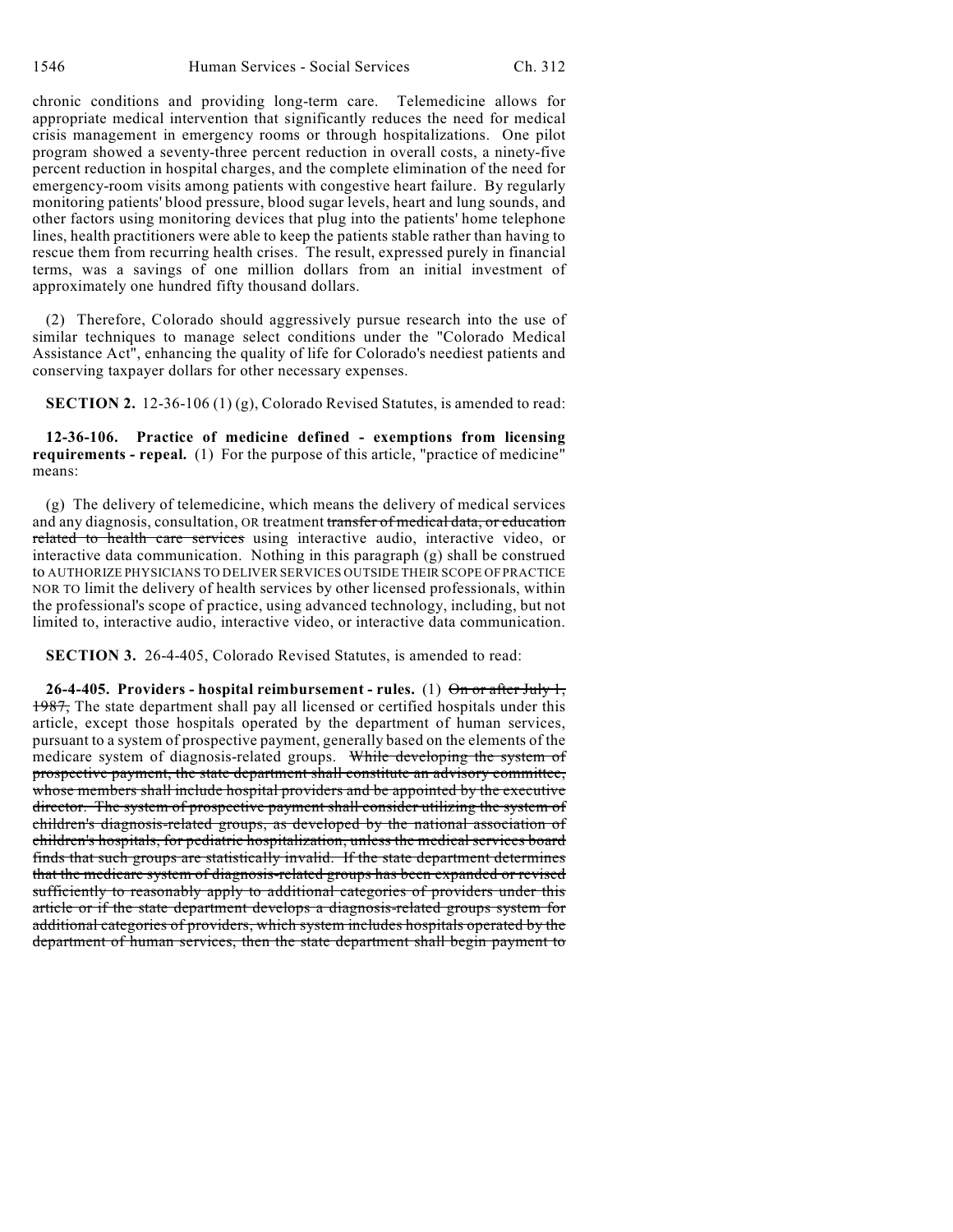such categories of providers under this article pursuant to the system of prospective payment developed under this section. The state department shall develop and administer a system for assuring appropriate utilization and quality of care provided by those providers who are reimbursed pursuant to the system of prospective payment developed under this section. The state department shall promulgate rules and regulations to provide for the implementation of this section.

(2) (a) A HOSPITAL THAT RECEIVES PAYMENT UNDER THIS ARTICLE FOR TELEMEDICINE SERVICES SHALL EMPLOY ITS EXISTING QUALITY-OF-CARE PROTOCOLS AND PATIENT CONFIDENTIALITY GUIDELINES TO ENSURE THAT SUCH SERVICES MEET THE REQUIREMENTS OF THIS ARTICLE.

(b) THE EXECUTIVE DIRECTOR OF THE STATE DEPARTMENT SHALL ADOPT RULES IN FURTHERANCE OFTHIS SUBSECTION (2), INCLUDING, WITHOUT LIMITATION, RULES TO:

(I) ENSURE THE PROVISION OF APPROPRIATE CARE TO PATIENTS;

(II) PREVENT FRAUD AND ABUSE; AND

(III) ESTABLISH METHODS AND PROCEDURES TO AVOID OVERUSE OF TELEMEDICINE SERVICES.

**SECTION 4.** 26-4-421 (3), Colorado Revised Statutes, is amended, and the said 26-4-421 is further amended BY THE ADDITION OF A NEW SUBSECTION, to read:

**26-4-421. Telemedicine - legislative intent.** (3) On or after January 1, 2002, face-to-face contact between a health care provider and a patient in a county with one hundred fifty thousand residents or less may SHALL not be required under the managed care system created in part 1 of this article for services appropriately provided through telemedicine, subject to reimbursement policies developed by the department of health care policy and financing to compensate providers who provide health care services covered by the program created in section 26-4-104. Telemedicine services may only be used in areas of the state where the technology necessary for the provision of telemedicine exists. The audio and visual telemedicine system used shall, at a minimum, have the capability to meet the procedural definition of the most recent edition of the current procedural terminology that represents the service provided through telemedicine. The telecommunications equipment shall be of a level of quality to adequately complete all necessary components to document the level of service for the current procedural terminology fourth edition codes that are billed. If a peripheral diagnostic scope is required to assess the patient, it shall provide adequate resolution or audio quality for decision making.

(7) NOTHING IN THIS SECTION SHALL BE CONSTRUED TO:

(a) ALTER THE SCOPE OF PRACTICE OF ANY HEALTH CARE PROVIDER; OR

(b) AUTHORIZE THE DELIVERY OF HEALTH CARE SERVICES IN A SETTING OR MANNER NOT OTHERWISE AUTHORIZED BY LAW.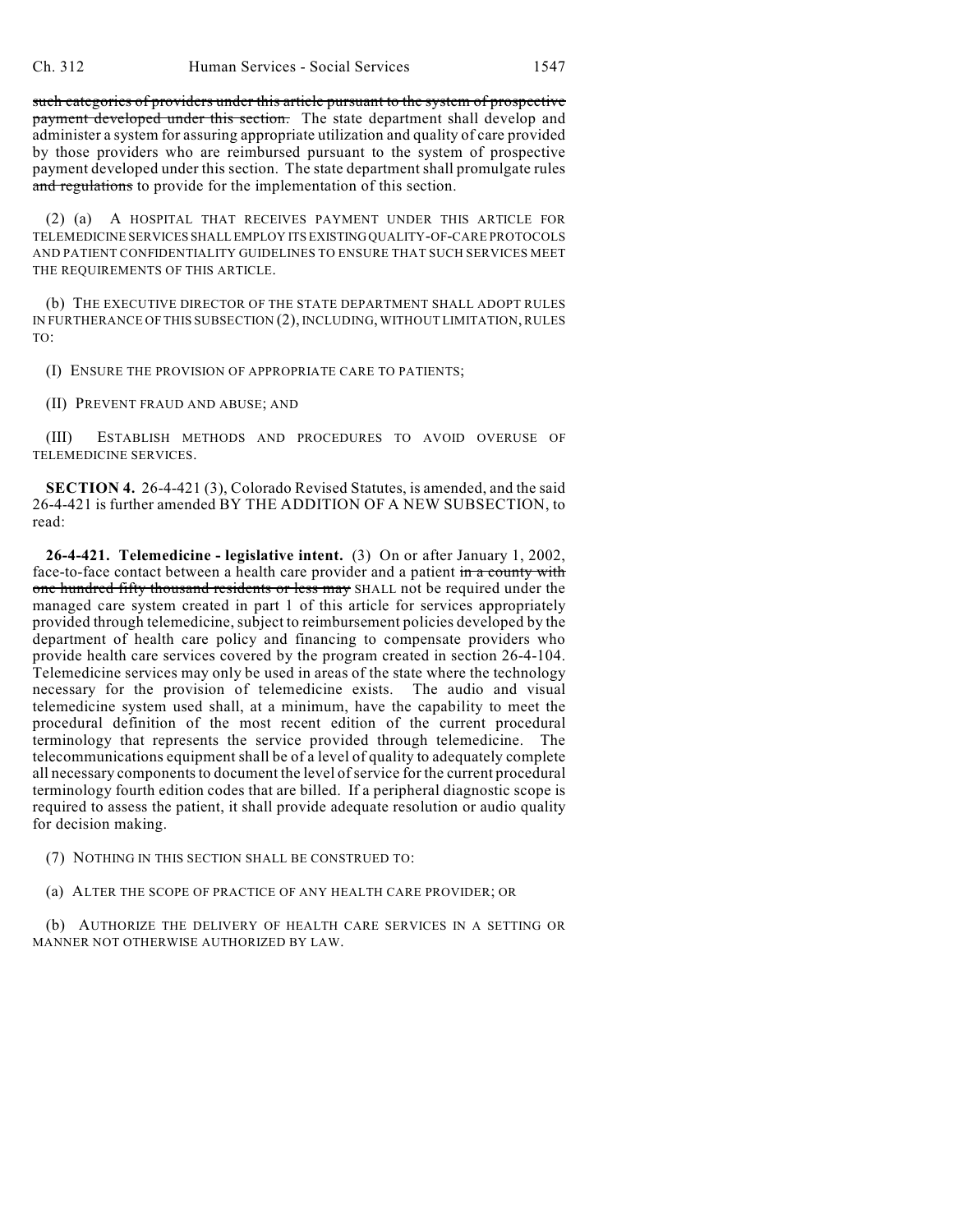**SECTION 5.** Part 4 of article 4 of title 26, Colorado Revised Statutes, is amended BY THE ADDITION OF A NEW SECTION to read:

**26-4-421.5. Telemedicine - reimbursement - disclosure statement.** (1) ON OR AFTER JULY 1, 2006, IN-PERSON CONTACT BETWEEN A HEALTH CARE PROVIDER AND A PATIENT SHALL NOT BE REQUIRED UNDER THE STATE'S MEDICAL ASSISTANCE PROGRAM FOR HEALTH CARE SERVICES DELIVERED THROUGH TELEMEDICINE THAT ARE OTHERWISE ELIGIBLE FOR REIMBURSEMENT UNDER THE PROGRAM. THE SERVICES SHALL BE SUBJECT TO REIMBURSEMENT POLICIES DEVELOPED PURSUANT TO THE MEDICAL ASSISTANCE PROGRAM. THIS SECTION ALSO APPLIES TO MANAGED CARE ORGANIZATIONS THAT CONTRACT WITH THE STATE DEPARTMENT PURSUANT TO THE STATEWIDE MANAGED CARE SYSTEM ONLY TO THE EXTENT THAT:

(a) HEALTH CARE SERVICES DELIVERED THROUGH TELEMEDICINE ARE COVERED BY AND REIMBURSED UNDER THE MEDICAID PER DIEM PAYMENT PROGRAM; AND

(b) MANAGED CARE CONTRACTS WITH MANAGED CARE ORGANIZATIONS ARE AMENDED TO ADD COVERAGE OF HEALTH CARE SERVICES DELIVERED THROUGH TELEMEDICINE AND ANY APPROPRIATE PER DIEM RATE ADJUSTMENTS ARE INCORPORATED.

(2) THE REIMBURSEMENT RATE FOR A TELEMEDICINE SERVICE SHALL, AS A MINIMUM, BE SET AT THE SAME RATE AS THE MEDICAL ASSISTANCE PROGRAM RATE FOR A COMPARABLE IN-PERSON SERVICE. THE STATE DEPARTMENT MAY CONSIDER SETTING THE REIMBURSEMENT RATE ON A MONTHLY BASIS AS WELL AS ON A DAILY OR PER-VISIT BASIS.

(3) THE STATE DEPARTMENT SHALL ESTABLISH RATES FOR TRANSMISSION COST REIMBURSEMENT FOR TELEMEDICINE SERVICES, CONSIDERING, TO THE EXTENT APPLICABLE, REDUCTIONS IN TRAVEL COSTS BY HEALTH CARE PROVIDERS AND PATIENTS TO DELIVER OR TO ACCESS HEALTH CARE SERVICES AND SUCH OTHER FACTORS AS THE STATE DEPARTMENT DEEMS RELEVANT.

(4) A HEALTH CARE PROVIDER WHO DELIVERS HEALTH CARE SERVICES THROUGH TELEMEDICINE SHALL PROVIDE TO EACH PATIENT, BEFORE TREATING THAT PATIENT THROUGH TELEMEDICINE FOR THE FIRST TIME, THE FOLLOWING WRITTEN STATEMENTS:

(a) THAT THE PATIENT RETAINS THE OPTION TO REFUSE THE DELIVERY OF HEALTH CARE SERVICES VIA TELEMEDICINE AT ANY TIME WITHOUT AFFECTING THE PATIENT'S RIGHT TO FUTURE CARE OR TREATMENT AND WITHOUT RISKING THE LOSS OR WITHDRAWAL OF ANY PROGRAM BENEFITS TO WHICH THE PATIENT WOULD OTHERWISE BE ENTITLED;

(b) THAT ALL APPLICABLE CONFIDENTIALITY PROTECTIONS SHALL APPLY TO THE SERVICES; AND

(c) THAT THE PATIENT SHALL HAVE ACCESS TO ALL MEDICAL INFORMATION RESULTING FROM THE TELEMEDICINE SERVICES AS PROVIDED BY APPLICABLE LAW FOR PATIENT ACCESS TO HIS OR HER MEDICAL RECORDS.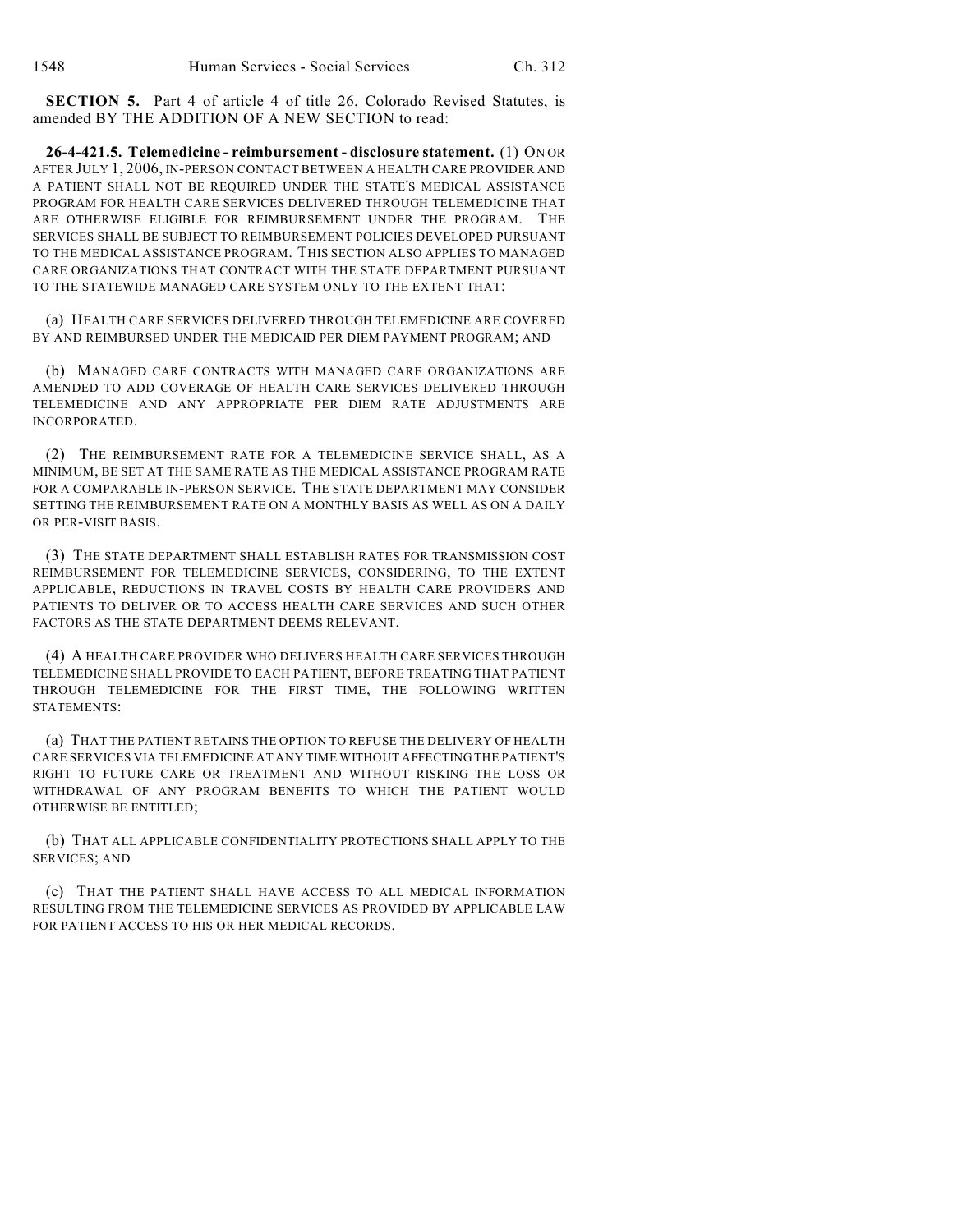(5) SUBSECTION (4) OF THIS SECTION SHALL NOT APPLY IN AN EMERGENCY.

**SECTION 6.** Article 4 of title 26, Colorado Revised Statutes, is amended BY THE ADDITION OF A NEW PART to read:

## PART 15 TELEMEDICINE PILOT PROGRAMS FOR CHRONIC MEDICAL CONDITIONS

**26-4-1501. Legislative declaration.** (1) THE GENERAL ASSEMBLY FINDS THAT, CURRENTLY, A DISPROPORTIONATE SHARE OF THE MONEYS SPENT FOR MEDICAL CARE UNDER THIS ARTICLE PROVIDE SERVICES FOR A SMALL PERCENTAGE OF RECIPIENTS WHO SUFFER FROM CHRONIC MEDICAL CONDITIONS. HOWEVER, TELEMEDICINE TECHNOLOGY HAS EVOLVED TO THE POINT THAT IT MAY BE SUCCESSFULLY USED TO ASSIST RECIPIENTS AND HEALTH CARE PROVIDERS IN MONITORING AND CONTROLLING CHRONIC HEALTH CONDITIONS, RESULTING IN THE ELIMINATION OR NEAR-ELIMINATION OF THE NEED FOR EMERGENCY ROOM VISITS AND HOSPITAL ADMISSIONS FOR THESE PATIENTS. TELEMEDICINE IS A COMPLEMENTARY INTERVENTION TO OTHER MEDICAL TREATMENTS, SUCH AS HOME HEALTH CARE AND OFFICE VISITS. THE CORRESPONDING COST SAVINGS RANGE FROM SEVENTY TO NINETY PERCENT WHEN COMPARED TO THE COST OF MANAGING SUCH CONDITIONS WITHOUT THE COMPLEMENTARY USE OF TELEMEDICINE.

(2) THEREFORE, THE GENERAL ASSEMBLY DECLARES THAT IT IS IN THE PUBLIC INTEREST OF THE CITIZENS OF COLORADO:

(a) TO COMMISSION PILOT PROGRAMS TO DEMONSTRATE THE FEASIBILITY OF DELIVERING HEALTH CARE SERVICES THROUGH TELEMEDICINE WHEN MANAGING SELECT CHRONIC MEDICAL CONDITIONS SUFFERED BY PERSONS RECEIVING SERVICES UNDER THIS ARTICLE; AND

(b) TO DIRECT THE MONETARY AND OTHER RESOURCE SAVINGS RESULTING FROM SUCH PILOT PROGRAMS TO OTHER NECESSARY MEDICAL PURPOSES BENEFITING THE PEOPLE OF THIS STATE.

**26-4-1502. Pilot programs - use of telemedicine - congestive heart failure diabetes and indicative conditions.** (1) (a) ON OR BEFORE AUGUST 1, 2006, THE STATE DEPARTMENT SHALL ISSUE REQUESTS FOR PROPOSALS TO CONDUCT PILOT PROGRAMS TO INVESTIGATE THE FEASIBILITY OF MANAGING AND TREATING RECIPIENTS WITH SPECIFIED CHRONIC MEDICAL CONDITIONS USING TELEMEDICINE WHENEVER APPROPRIATE.

(b) OTHER THAN THE USE OF TELEMEDICINE AND THE DOCUMENTATION OF SUCH USE FOR PURPOSES OF A PILOT PROGRAM UNDER THIS SECTION, THE COURSE OF TREATMENT FOR RECIPIENTS SELECTED FOR A PILOT PROGRAM SHALL NOT DIFFER FROM THOSE RECIPIENTS' PROBABLE COURSE OF TREATMENT HAD THEY NOT BEEN SELECTED.

(c) RECIPIENTS SHALL BE SELECTED BASED ON FACTORS THAT INCLUDE, BUT ARE NOT NECESSARILY LIMITED TO, THE FACT THAT THEY HAVE REQUIRED OR WILL REQUIRE MEDICAL SERVICES OF UNUSUALLY HIGH FREQUENCY, URGENCY, OR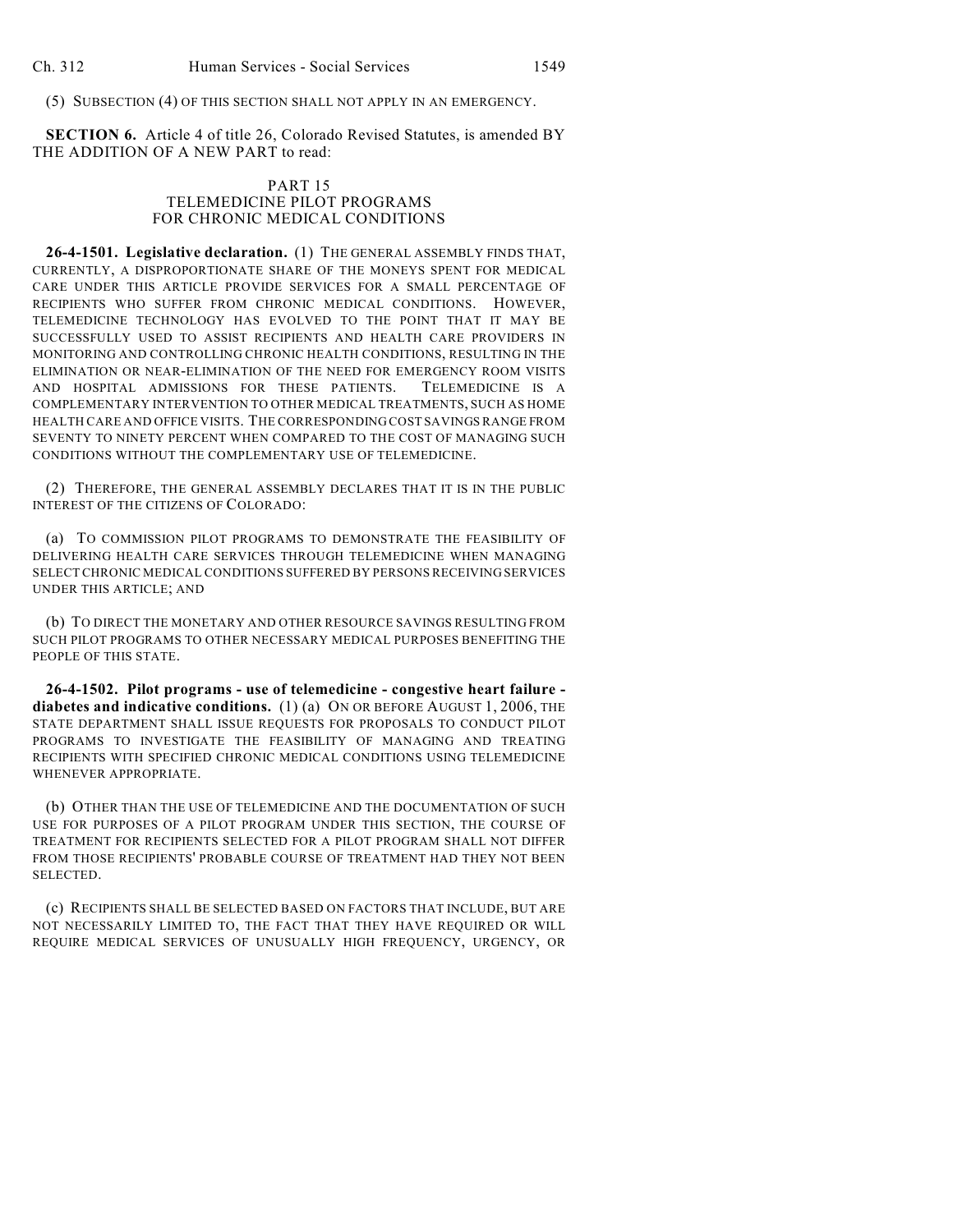DURATION; COGNITIVE ABILITY; LIVING SITUATION AND FAMILY OR CAREGIVER SUPPORT NETWORK; AND THE AVAILABILITY OF TOUCH-TONE TELEPHONE SERVICE. ANY NECESSARY TELEMEDICINE EQUIPMENT OR DEVICES SHALL BE SUPPLIED BY THE ENTITY CONDUCTING THE PILOT PROGRAM, AND CHARGES FOR RECIPIENTS SHALL BE BILLED ON A MONTHLY BASIS.

(2) THE CHRONIC MEDICAL CONDITIONS INCLUDED IN THE PILOT PROGRAMS SHALL BE:

(a) CONGESTIVE HEART FAILURE;

(b) DIABETES, ITS INDICATIVE CONDITIONS, OR BOTH; AND

(c) CHRONIC OBSTRUCTIVE PULMONARY DISEASE.

(3) THE SUCCESSFUL BIDDER SHALL ADMINISTER THE PILOT PROGRAMS IN ACCORDANCE WITH DIRECTIVES DEVELOPED BY THE STATE DEPARTMENT, AND SHALL COLLECT SUCH DATA AS THE STATE DEPARTMENT MAY SPECIFY. THE DURATION OF THE PILOT PROGRAMS SHALL BE SPECIFIED BY THE STATE DEPARTMENT, BUT SHALL BE NO LESS THAN SIX MONTHS.

(4) AT INTERVALS SPECIFIED BY THE STATE DEPARTMENT, BUT NO LESS FREQUENTLY THAN EVERY SIX MONTHS, ANY IDENTIFIED SAVINGS RESULTING FROM THE PILOT PROGRAMS SHALL BE ACCOUNTED FOR AND TRANSMITTED TO THE STATE TREASURER, WHO SHALL CREDIT THE SAME TO THE HEALTH CARE POLICY AND FINANCING CASH FUND CREATED IN SECTION 25.5-1-109, C.R.S. SUCH IDENTIFIED SAVINGS SHALL BE MADE AVAILABLE FOR USE IN PAYING FOR HOME- AND COMMUNITY-BASED SERVICES UNDER PART 6 OF THIS ARTICLE; COMMUNITY-BASED LONG-TERM CARE; AND HOME HEALTH SERVICES.

**26-4-1503. Repeal of part - sunset review - independent evaluation.** (1) THIS PART 15 IS REPEALED, EFFECTIVE JULY 1, 2010. PRIOR TO SUCH REPEAL, THE ADMINISTRATION OF THE PILOT PROGRAMS SHALL BE REVIEWED PURSUANT TO SECTION 24-34-104, C.R.S. THE REVIEW SHALL INCLUDE, BUT IS NOT LIMITED TO, CONSIDERATION OF THE FOLLOWING FACTORS:

(a) WHETHER THE PILOT PROGRAMS OPERATE IN THE PUBLIC INTEREST AND WHETHER THEIR OPERATION IS IMPEDED OR ENHANCED BY EXISTING STATUTES, RULES, PROCEDURES, AND PRACTICES OR BY ANY OTHER CIRCUMSTANCES, INCLUDING BUDGETARY, RESOURCE, OR PERSONNEL ISSUES;

(b) WHETHER AN ANALYSIS OF STATE DEPARTMENT OPERATIONS INDICATES THAT THE PROGRAMS FULFILL THEIR STATUTORY PURPOSE EFFICIENTLY AND EFFECTIVELY;

(c) WHETHER THE LIST OFCHRONIC MEDICAL CONDITIONS INCLUDED IN THE PILOT PROGRAMS, AS SET FORTH IN SECTION 26-4-1502 (2), SHOULD BE EXPANDED TO ENCOMPASS OTHER CONDITIONS AND, IF SO, WHAT OTHER CONDITIONS SHOULD BE ADDED; AND

(d) THE COST SAVINGS ASSOCIATED WITH THE PILOT PROGRAMS.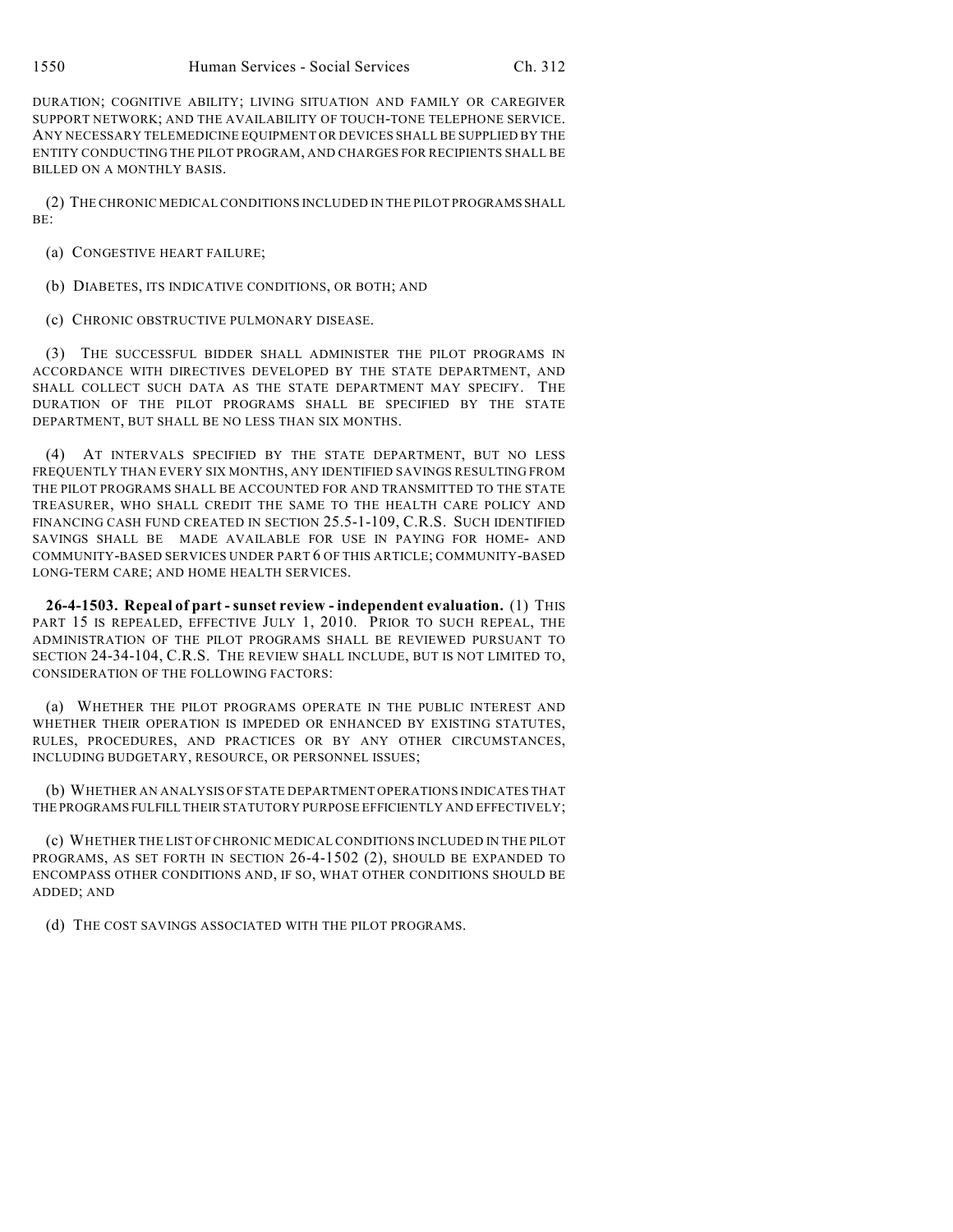(2) THE REVIEW PURSUANT TO SECTION 24-34-104, C.R.S., AND ANY OTHER REVIEW, EVALUATION, OR ANALYSIS OF THE PILOT PROGRAMS, SHALL BE CONDUCTED ON A NEUTRAL AND OBJECTIVE BASIS BY PERSONS WITHOUT ANY FINANCIAL INTEREST IN, NOR CURRENT OR ANTICIPATED FUTURE AFFILIATION WITH, ANY ENTITY PROVIDING GOODS OR SERVICES UNDER THE PILOT PROGRAMS.

**SECTION 7.** 24-34-104 (41), Colorado Revised Statutes, is amended BY THE ADDITION OF A NEW PARAGRAPH to read:

**24-34-104. General assembly review of regulatory agencies and functions for termination, continuation, or reestablishment.** (41) The following agencies, functions, or both, shall terminate on July 1, 2010:

(s) THE ADMINISTRATION OF TELEMEDICINE PILOT PROGRAMS BY THE DEPARTMENT OF HEALTH CARE POLICY AND FINANCING PURSUANT TO PART 15 OF ARTICLE 4 OF TITLE 26, C.R.S.

**SECTION 8. Appropriation - adjustments to 2006 long bill.** (1) For the implementation of this act, appropriations made in the annual general appropriation act to the department of health care policy and financing for the fiscal year beginning July 1, 2006, shall be adjusted as follows:

(a) The appropriation to the executive director's office, for personal services, is increased by twenty-seven thousand eighty-six dollars (\$27,086) and 1.0 FTE. Said sum shall be from the general fund and subject to the "(M)" notation as defined in the general appropriation act. In addition to said appropriation, the general assembly anticipates that, for the fiscal year beginning July 1, 2006, the department of health care policy and financing will receive the sum of twenty-seven thousand eighty-five dollars (\$27,085) in federal funds for the implementation of this act. Although these federal funds are not appropriated in this act, they are noted for the purpose of indicating the assumptions used relative to these funds.

(b) The appropriation to the executive director's office, for operating expenses, is increased by one thousand nine hundred thirty-seven dollars (\$1,937). Said sum shall be from the general fund and subject to the "(M)" notation as defined in the general appropriation act. In addition to said appropriation, the general assembly anticipates that, for the fiscal year beginning July 1, 2006, the department of health care policy and financing will receive the sum of one thousand nine hundred thirty-eight dollars (\$1,938) in federal funds for the implementation of this act. Although these federal funds are not appropriated in this act, they are noted for the purpose of indicating the assumptions used relative to these funds.

(c) The appropriation for the executive director's office, for the medicaid management information system, is increased by thirteen thousand three hundred nineteen dollars (\$13,319). Said sum shall be from the general fund and subject to the "(M)" notation as defined in the general appropriation act. In addition to said appropriation, the general assembly anticipates that, for the fiscal year beginning July 1, 2006, the department of health care policy and financing will receive the sum of thirty-nine thousand nine hundred sixty-one dollars (\$39,961) in federal funds for the implementation of this act. Although these federal funds are not appropriated in this act, they are noted for the purpose of indicating the assumptions used relative